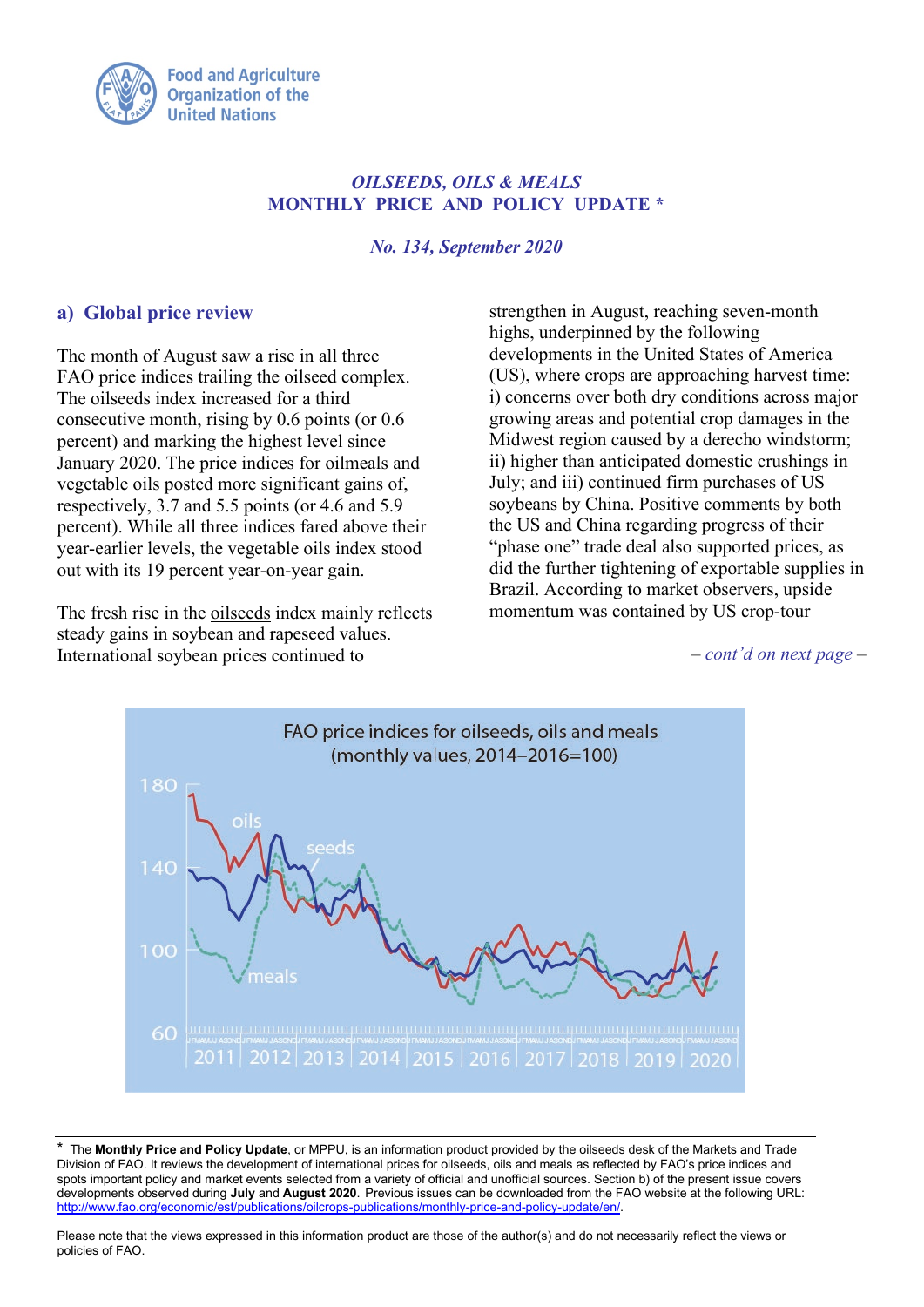#### Global price review *– cont'd*

reports of higher than expected pod counts and forecasts of record plantings for the upcoming season in Brazil. As for rapeseed, international quotations rose for a fifth successive month in August, fuelled by prolonged supply tightness in the EU and a deteriorating production outlook in Ukraine due to unfavourable weather conditions. Better than expected export performance in Canada also lent support to rapeseed prices.

In the case of oilmeals, the index's sizeable rise in August primarily stemmed from strengthening soymeal values. Besides the steady recovery in China's pig herd that boosted domestic feed demand, soymeal inclusion rates in Chinese feed rations were reported to have increased substantially, thanks to the product's competitive price relative to maize. On the supply side, the slow pace of crushings in both Argentina and Brazil – due to, respectively, reserved farmer selling and scarce availabilities following this year's record-high soybean shipments – also contributed to the rise in international soymeal quotations.

The fresh gain in FAO's vegetable oil index mainly reflects firmer palm oil values and, to a lesser extent, higher soy, sunflowerseed and rapeseed oil prices. International palm oil quotations appreciated for a third month in succession, reaching the highest level since February 2020. While palm oil production in leading producing countries would normally accelerate seasonally from August onward, this year, growth will likely be constrained by both protracted shortages of migrant labour, especially in Malaysia *(see policy section)*, and the lagged

effect of low fertilizer applications and unfavourable weather conditions last year. Additional support to palm oil prices came from estimates of multi-year low inventory levels in Malaysia towards end-July. Meanwhile, soyoil values continued to rise amid better than anticipated uptake from the US biodiesel industry and tightening export availabilities in South America. The hike in soyoil prices observed in the second half of August is also imputable to spill-over effects from the soybean market. With regards to sunflowerseed oil, international prices increased for a fifth consecutive month reaching four-year highs, supported by robust import demand, notably from China, and deteriorating production prospects in the Black Sea region due to hot and dry conditions in pockets of major growing regions. As for rapeseed oil, the further rise in international quotations was fuelled by protracted tightness in global supplies.

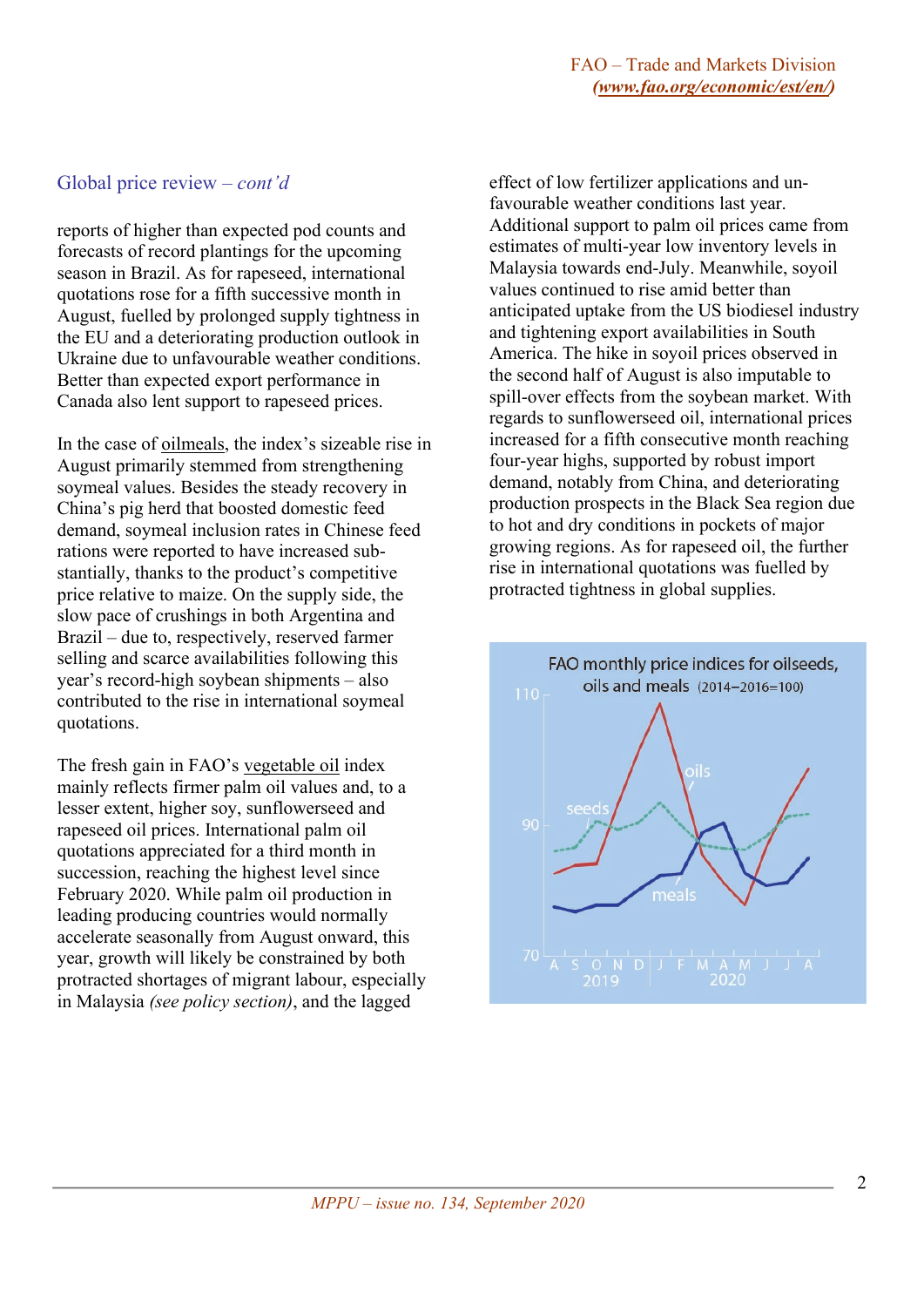# **b) Selected policy developments and industry news**

**BRAZIL – agricultural policy**: In July, the Government presented its agricultural support programme for 2020/21, highlighting the package's renewed focus on small and mediumsized farms, fresh incentives for sustainable forms of production, a further expansion in the crop insurance programme, and the inclusion of commercial fishing/aquaculture into the public loan schemes. Overall, in the new season, producers will have access to different types of loans adding up to BRL 236.3 billion (USD 43.5 billion) – about 6 percent more than last season. Roughly 65 percent of the funds will be provided on concessional terms, with average interest rates ranging below those applied in 2019/20. Marketing assistance loans will account for three quarters of public credit, with the remainder being earmarked for various types of on-farm investment. Total government outlays for interest rate subsidies have been set at BRL 11.5 billion (USD 2.1 billion), or 15 percent above last year's level. At BRL 1.3 billion (USD 239 million), public outlays for crop insurance are set to expand sizeably for the third consecutive year. In 2020/21, 300 thousand insurance policies worth a total of BRL 52 billion (USD 9.6 billion) are expected to cover some 21 million hectares of farmland.

## **BRAZIL – pesticide regulation (dicamba)**:

In July, the Government approved several dicamba-based herbicides used in the cultivation of genetically engineered soybean and maize. Recently, possible environmental risks arising from the chemical's use came under scrutiny in the US *(see MPPU July'20).*

**BRAZIL – import policy**: In August, concerned about increasingly tight domestic supplies of soybeans, maize and rice (and corresponding price increases), the Agriculture Ministry considered to temporarily suspend the 8 percent tariff on imports of the said commodities from countries outside the Mercosur trading bloc.

**BRAZIL – biodiesel policy**: Concerned about potential shortages in soyoil and soyoil-based biodiesel amid a faster than expected rebound in domestic diesel consumption (following the slowdown caused by the coronavirus outbreak), in August, Brazil's National Petroleum Agency decided to temporarily lower mandatory admixture of biodiesel blended with transport diesel from 12 percent to 10 percent *(see also MPPU July'20).* Reportedly, the lower blending requirement will remain in place until end-October. Industry sources estimate that each 1 percent increase in the country's biodieseldiesel blend corresponds to about 600 million litres of additional production per year.

#### **CANADA – GMO approval**:

Canadian authorities approved a GM rapeseed rich in omega-3 fatty acids for cultivation, stating that the new variety posed no increased environmental risk compared to conventional rapeseed. The oil and the meal derived from the seed were deemed safe for human/animal consumption. Reportedly, the company that developed the variety is still seeking regulatory approval in other relevant markets. *(See also MPPU Sep.'19)*

#### **CHINA – import diversification (Myanmar)**:

In line with previous efforts to diversify the country's import sources for feed ingredients, in July, China's General Administration of Customs initiated talks with the Agriculture Ministry of Myanmar about import procedures and food safety requirements for selected commodities, including soybeans, the media reported. While soybean cultivation can be found in Myanmar's Shan State, which borders China, limited access to quality seed, advanced pest management techniques and modern marketing tools are said to hamper the crop's expansion.

#### **CHINA – market regulation (government**

**auctions)**: Domestic auctions of oilseeds and oils from state reserves resumed in June 2020 and led – up to end-August – to the sale of about 1.56 million tonnes of soybeans, 145 thousand tonnes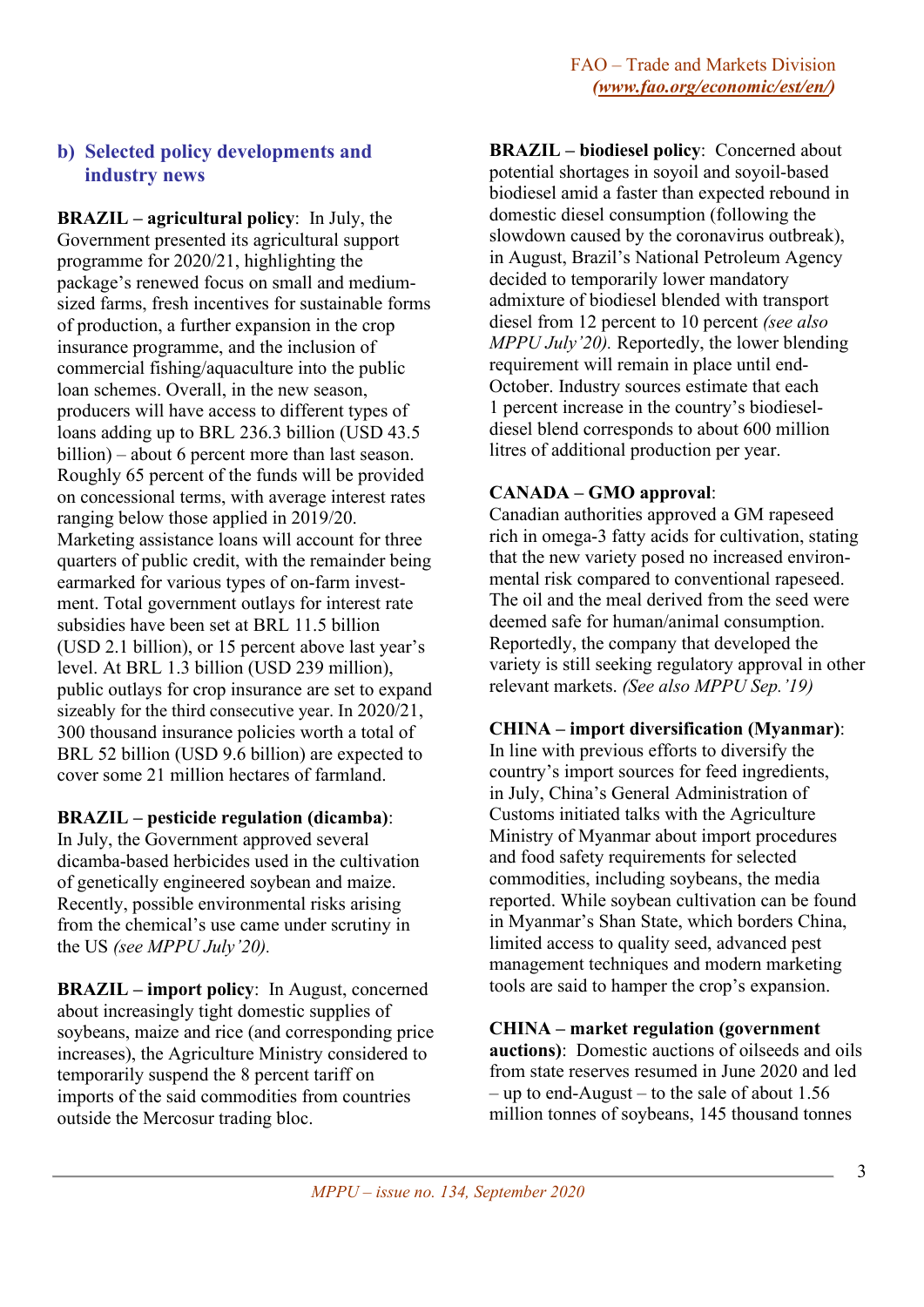of soybean oil, 104 thousand tonnes of rapeseed oil, and 6 thousand tonnes of sunflowerseed oil. Soybean sales consisted of about 700 thousand tonnes of domestically produced, non-GM beans and 900 thousand tonnes of imported GM beans, which, respectively, fetched an average per tonne price of CNY 5 057 and CNY 3 120 (USD 744 and 459).

## **EUROPEAN UNION – biodiesel antidumping/subsidy duties (United States of**

**America)**: Following a request of the European Biodiesel Board, the European Commission decided to re-examine and possibly extend the anti-dumping/subsidy duties the bloc applies to biodiesel imported from the US. First introduced in 2009 and subsequently extended in 2015 *(see MPPU Sep.'09, Nov.'14 & Oct.'15),* the corrective duties were set to expire on 16 September 2020. The Commission now has 15 months to conduct its review, during which time the current duties will remain in place. -On a separate note, the Government of the United Kingdom (UK) is considering to transpose the corrective duties the EU currently applies to biodiesel originating from both the US as well as from Argentina and Indonesia once the UK ceases to apply the bloc's Common External Tariff.

**EUROPEAN UNION – food standards (edible rapeseed meal)**: The European Food Safety Authority (EFSA) determined that food-grade rapeseed meal can be safe for human consumption. Traditionally used as animal feed, the byproduct from oil extraction becomes edible upon removal of the anti-nutrients typical for rapeseed. Following EFSA's favourable opinion, the product's commercialization will have to be authorized by the European Commission and Member States. *(See also MPPU Mar.'19 & July'20)*

# **EUROPEAN UNION – GMO approval**

**(rapeseed)**: EFSA issued a positive safety assessment regarding the use of a newly developed GM herbicide-tolerant rapeseed. The new variety's use as food and feed was

deemed as safe as that of conventional rapeseed. Taking into account the agency's opinion, the European Commission and Member States are called to decide about the variety's formal approval.

**EUROPEAN UNION – pest control (***xylella fastidiosa***)**: Based on recent research carried out by EFSA and experience gathered in the different EU outbreak areas, the European Commission amended its regulations regarding the control of *xylella fastidiosa*, the disease that has affected olive groves across the bloc. Under the new rules, the size of "infection zone", i.e. the area around infected plants where trees must be uprooted, has been reduced by half, as has the "buffer zone" (around affected areas), which is aimed at preventing the spread of the disease to unaffected areas. In addition, individual "buffer zones" will be determined based on whether the disease is actively spreading and what eradication measures have been taken. Furthermore, Member States will be required to i) intensify their surveillance activities in order to identify outbreaks more rapidly; ii) develop contingency plans and protocols to be applied in case of outbreaks; and iii) conduct awareness building activities. In regions where eradication of the disease is no longer feasible, concerned authorities should concentrate their efforts on containment measures. The new regulations also envisage increased scrutiny of high-risk product movement within the EU, along with strict criteria for third country imports.

## **EUROPEAN UNION – market regulation**

**(olive oil)**: To address problems arising from excess supplies and persistently low prices in the European olive oil market, EU policy makers are considering to allow olive oil producing Member States to regulate production and supply through measures that improve the operation of the market without distorting competition. Reportedly, corresponding provisions could be included in a set of transitional regulations that will govern the bloc's agricultural policies until a new Common Agricultural Policy is introduced in 2022.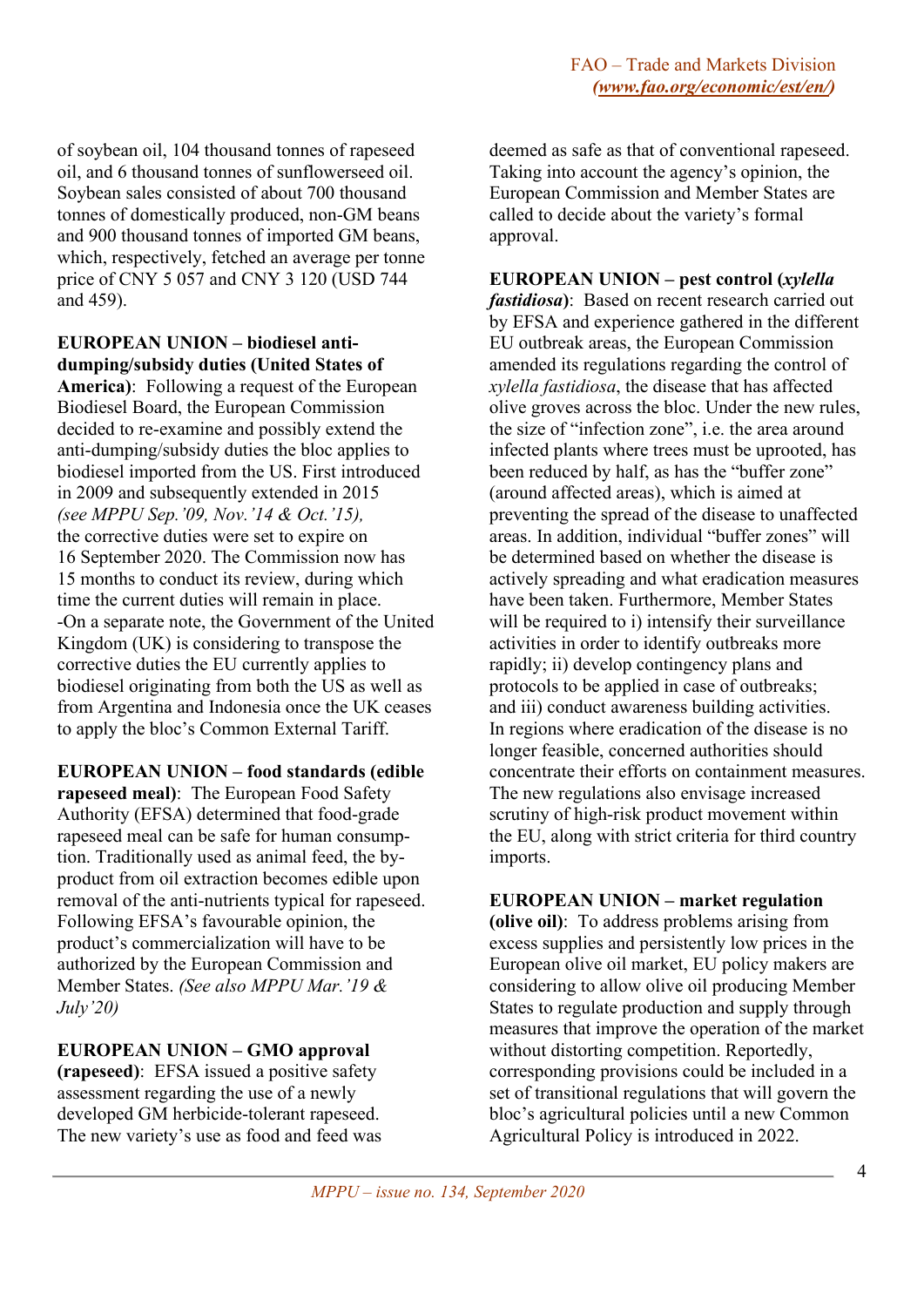## **INDIA – sector development measures (palm**

**oil)**: India's Telangana State sought Malaysia's expert assistance in the development of the state's oil palm industry. Reportedly, the two parties agreed to work together in the transfer of relevant technologies in oil palm cultivation and palm oil processing. While Malaysia is eyeing an expansion in its exports, Telangana's Government envisages a rise in local oil palm cultivation from the current 20 000 hectares to 690 000 hectares, inter alia by offering subsidies and other incentives to growers.

**INDIA – GMO policy**: On 21 August, the Food Safety and Standards Authority of India (FSSAI) issued an interim order requiring traders to declare, from 1 January 2021 onward, that major imported crop products – including maize, wheat, rice and soybeans – are not genetically modified and are of non-GM origin. The required GM-free certificates will have to be issued by the competent national authorities of exporting countries. Subsequently, the agency clarified that the new order will not apply to processed food products prepared with the concerned commodities nor to products imported for use as animal feed. The interim order is expected to lead to stricter inspection of imported consignments at Indian ports.

## **INDONESIA – sliding export tax (palm oil)**:

For August and September, Indonesia's progressive export tax for palm oil will stay at zero, as the respective reference price remained below the USD 750 per tonne threshold that triggers taxation. September marks the sixth consecutive month of tax suspension. Meanwhile, the USD 55 per tonne palm oil export levy remains in place.

# **INDONESIA – biofuel policy**:

Contrary to recent statements that the planned shift to 40 percent mandatory blending of biodiesel into regular diesel (B40) would be postponed to 2022 *(see MPPU July'20),* in July, the Indonesian Government announced that policies to raise the national blending mandate were back on track, with B40 implementation

scheduled for July 2021. Reportedly, the gradual recovery in mineral oil prices contributed to the change in plans, as it helped improve the competitiveness of palm-oil based biodiesel. Indonesia's biofuel policy is aimed at absorbing a growing share of domestic palm oil production, while reducing the country's GHG emissions and cutting diesel fuel imports. On a separate note, in August, a Finance Ministry official stated that further increases in the country's palm oil export levy to support the government's biodiesel programme could not be excluded in the future. Furthermore, official sources reiterated that – different from B30 biodiesel, which contains 30 percent of fatty-acid-methyl-ester (FAME) – B40 biodiesel would combine 30 percent of FAME with 10 percent of 'renewable diesel' derived from palm oil using hydro-treatment *(see also below).* The new formulation, which entails higher production costs, is said to be more suitable for vehicle engines due to a higher cetane value. Reportedly, blends with FAME content above 30 percent faced resistance from car makers, as such fuels require special handling and equipment, can corrode engine gaskets, and tend to solidify at low temperatures.

## **INDONESIA / EUROPEAN UNION – trade dispute (EU renewable energy policy)**:

On 29 July, at the request of Indonesia, the WTO established a panel to review certain measures taken by the EU on palm oil and palm oil-based biofuels, citing alleged possible inconsistencies with provisions under the GATT 1994, the Agreement on Subsidies and Countervailing Measures, and the Agreement on Technical Barriers to Trade. Eighteen countries, including Malaysia and other producers and exporters of palm oil and palm oil-based fuel, reserved their third-party rights to participate in the proceedings. *(See also MPPU Jan'20)*

# **ITALY – disease control (***xylella fastidiosa***)**:

The Italian Government approved payments of over EUR 68 million (USD 80) to farmers in its Puglia region who suffered damage by *xylella fastidiosa* in 2016 and 2017. Reportedly,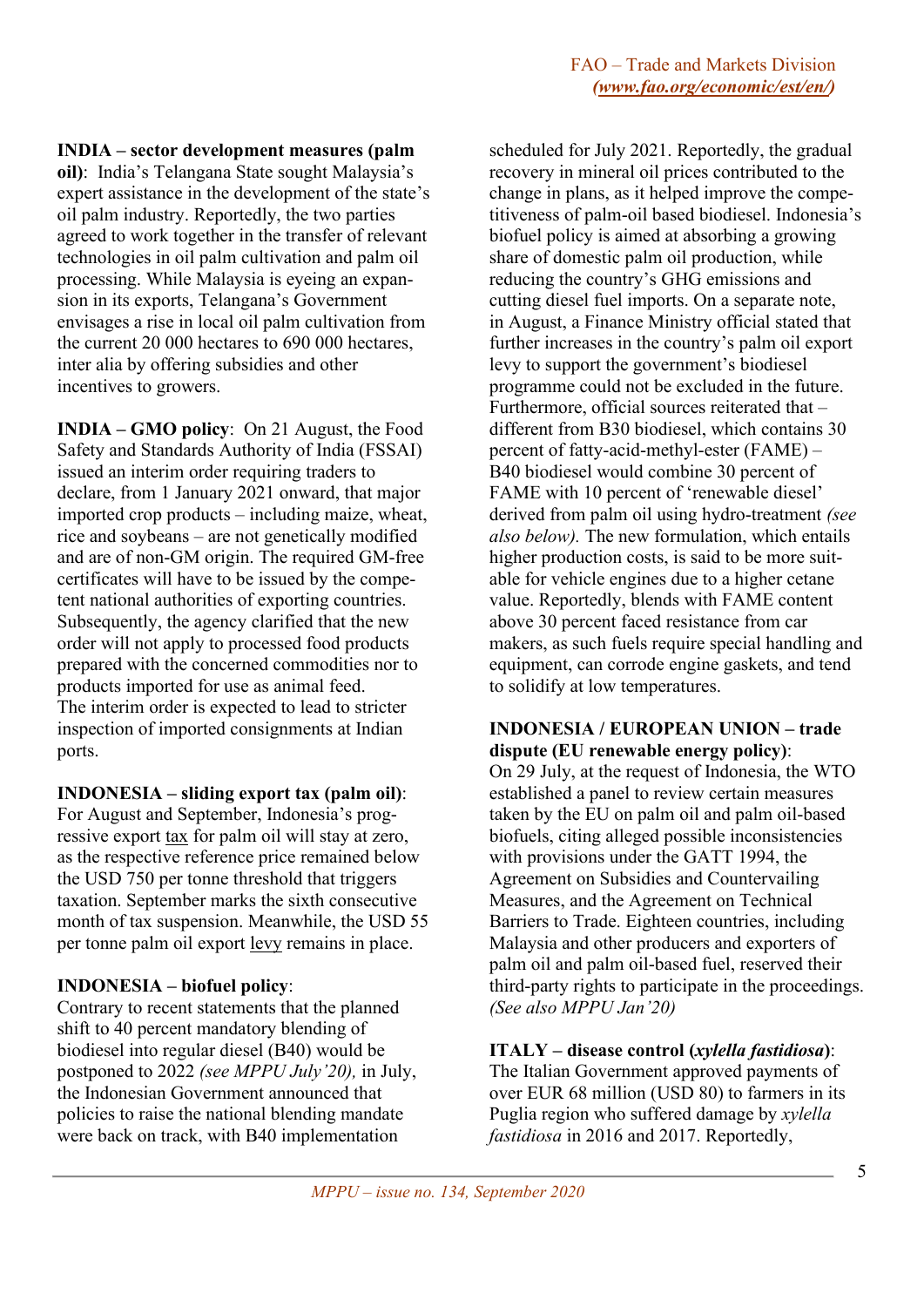additional funds might be made available for post-2017 damage. In addition, the local Government earmarked EUR 40 million (USD 47 million) for investments to support plantings of tolerant or resistant olive tree varieties.

## **MALAYSIA – trade measures (palm oil)**

Image protection: Malaysia announced a number of new initiatives to fight growing criticism, in certain countries, about palm oil's alleged negative environmental impact. To promote the commodity's qualities at local and international level, the Government launched the slogan "Palm oil is God's gift", which is set to replace a domestic pro-palm oil campaign launched in 2019 *(see MPPU May&Nov.'19).* Reportedly, Government actions to safeguard the oil palm industry will concentrate on: i) promoting the nutritional benefits of palm oil internationally; ii) sponsoring scientific studies on the product's properties; iii) supporting R&D activities to create new value-added products; iv) strengthening selected export markets, particularly India, China, Pakistan and the US; v) penetrating the African and Middle Eastern regional markets; and vi) pursuing regional trade consultations and bilateral free trade agreements. In July, Malaysia also announced that it was ready to follow Indonesia's path of requesting WTO disputes consultations with the European Union regarding the latter's planned ban on palm oilbased biofuel *(see MPPU July'20).*

## Export promotion (Myanmar):

The Malaysian Palm Oil Council encouraged the country's palm oil traders to set up joint ventures in Myanmar in a bid to raise Malaysia's market share in that country. In addition to seeking partnerships with Myanmar companies in the consumer and hotel-restaurant-café sector, Malaysian traders have been directed to invest in storage and processing facilities to facilitate the distribution and production of palm oil in Myanmar.

• Certification progress: Official sources provided the following update regarding the implementation of the country's mandatory sustainability certification: as of 30 July, more

than 85 percent of Malaysia's 5.9 million hectares of oil palm plantations and around 90 percent of the country's 452 palm oil mills obtained the Government-sponsored Malaysian Sustainable Palm Oil (MSPO) certification. In addition, nearly all of the country's organized smallholders, who cultivate 679 thousand hectares of plantations, have been certified. Meanwhile, the training of independent smallholders in implementing best agricultural practices for eventual admission to MSPO's group certification schemes continued. Meanwhile, as of July, 162 clusters of independent smallholders involving 62 thousand growers with 238 thousand hectares managed to obtain certification. In regard to independent smallholders, certification proves particularly challenging due to the absence of valid land titles and/or the use of temporary land titles and part-time or contract farming.

# **MEXICO – pesticide regulation (glyphosate)**:

In August, the President of Mexico announced that the use of glyphosate – a herbicide widely used in soybean cultivation – would be gradually phased out by late 2024 due to safety concerns. Reportedly, the Federal Ministries of Environment and Agriculture and Rural Development are working jointly to establish a schedule for the chemical's gradual withdrawal. The herbicide's use will be prohibited within government agencies and projects with immediate effect.

## **PAKISTAN – market regulation**:

The Government is considering to take action against domestic cooking oil and ghee producers who – contrary to recent agreements – failed to lower the retail price of these essential commodities, local media reported *(see also MPPU July'20).*

# **UNITED KINGDOM – environmental policy**:

The UK Government invited comments from local and international stakeholders about a proposed measure that would prohibit large businesses to use commodities grown on land that has been deforested illegally. Under the proposal, businesses and retail chains above a certain size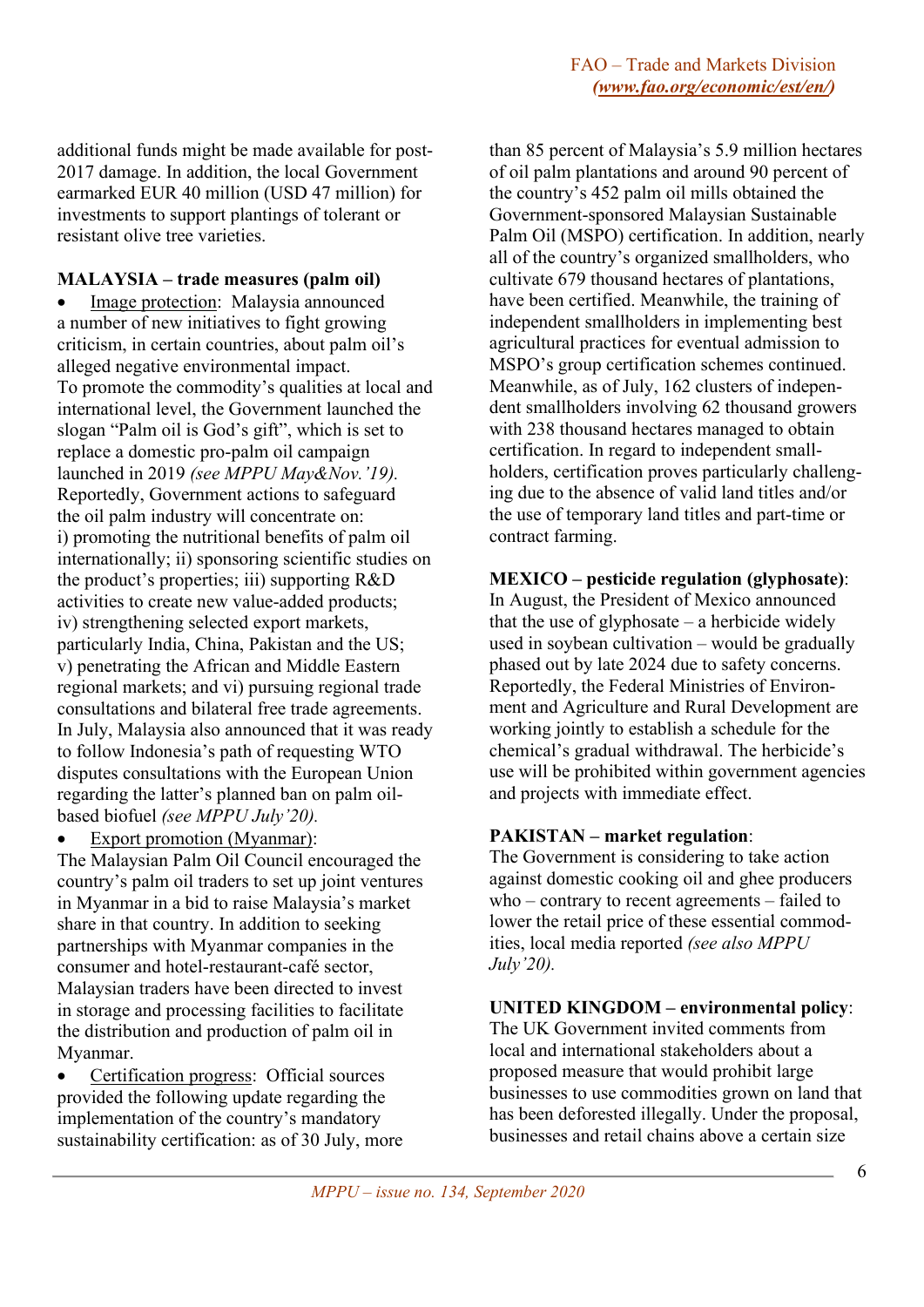would be required to prove where products such as cocoa, rubber, palm oil and soybeans came from and whether they were produced in line with local laws on environmental protection. *(See also MPPU Sep.'19 on comparable initiatives at EUlevel)*

# **UNITED STATES OF AMERICA – biofuel**

**policy**: The US Department of Agriculture confirmed that it was making available up to USD 100 million in competitive grants for activities designed to expand the availability and sale of renewable fuels. The funds are part of the USDA's recently launched Higher Blends Infrastructure Program, which is aimed at increasing the sale and use of higher ethanol and biodiesel blends by expanding the infrastructure for renewable fuels derived from US agricultural products. Funds will be used to assist transportation fuelling and biodiesel distribution facilities with converting to higher blends by contributing to relevant costs and/or offering sales incentives for the installation of fuel pumps, related equipment and infrastructure. *(See also MPPU May'20)*

## **UNITED STATES OF AMERICA – relief**

**programme**: On 17 August, the US Government approved a Federal Disaster Declaration following the impact of a derecho windstorm, which, according to USDA estimates, impacted 37.7 million acres (15.3 million hectares) of farmland across the Midwest, including a substantial part of Iowa's maize and soybean crops, infrastructure and storage facilities. USDA assistance will be made available to impacted farmers through various farm programmes.

# **UNITED STATES OF AMERICA /**

**EUROPEAN UNION – trade dispute (aviation industry subsidies)**: On 12 August, following a bi-annual review, the US Trade Representative decided to leave unchanged the 'corrective tariffs' the US charges on selected agricultural imports from the EU, including packaged olive oil from Spain *(see MPPU May/Nov.'19 & July'20).* In July, the European Commission had called on the US to lift its countermeasures on the grounds

that, in the meantime, EU Member States had taken action to ensure full compliance with the WTO aircraft dispute ruling.

## **Commodity-specific, bilateral trade agreements – China / European Union**:

In July, China and the EU signed an agreement on the protection of geographical indications for a range of agricultural products, including soybean from Muling, a county in China's Heilongjiang province.

## **Comprehensive, bilateral free-trade agreements – European Union / Viet Nam**:

The Free Trade Agreement between the European Union and Viet Nam has come into force on 1 August, entailing the full liberalization of EU oilseed and oilseed product exports to Viet Nam and a 3-year phase-out of Viet Nam's tariff on EU olive oil imports *(see also MPPU July'19 & May'20).*

# **National pesticide regulations**:

During the July-August period, the competent authorities of Brazil, Japan and the US introduced new MRLs – maximum residue limits tolerated in food or feed products – for specific pesticides used on major crops including soybeans and other oilseeds.

# **COVID-19 related measures**

• Security measures – China:

After port authorities found that crew members on several soybean cargoes arriving in China's eastern seaports tested positive for COVID-19, the concerned vessels were detained, preventing cargoes from being unloaded. Ship owners were required to either replace the concerned crews or quarantine them for at least 14 days. Reportedly, the measures stoked fears among traders and crushers about potential, significant slowdowns in the overall clearing process at Chinese ports.

• Cargo safety certificates – China: Argentine and Brazilian grain and oilseed exporters expressed concern about China's request that incoming cargoes be accompanied by official documentation certifying coronavirus-free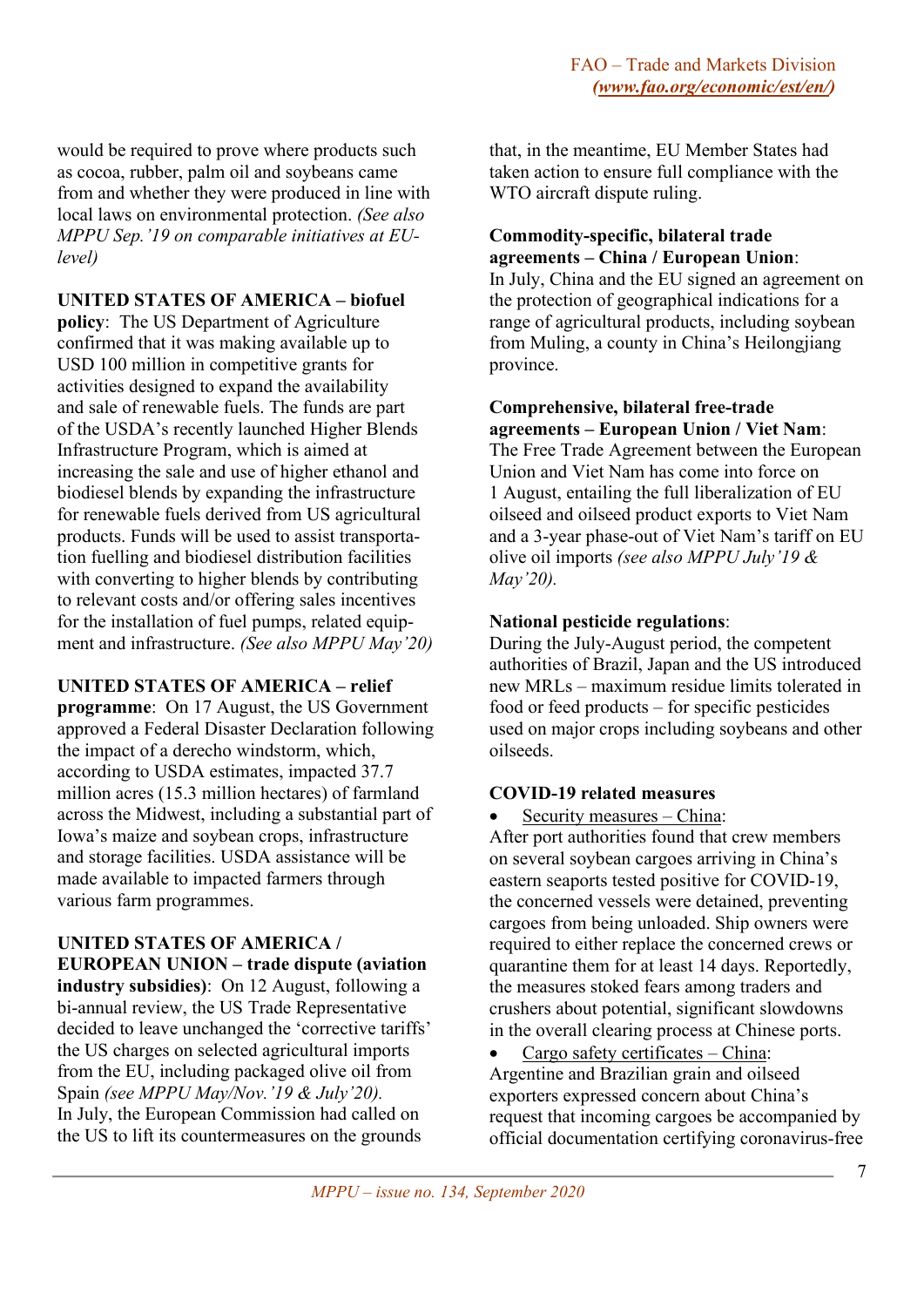status *(see MPPU July'20).* South American exporters also held talks with counterparts in the US and Canada to agree on a common response to China's request. Reportedly, instead of guaranteeing that cargoes are virus-free at the time of delivery, traders offered to certify that all sanitary precautions to prevent contamination in their facilities and at ports were taken.

• Labour market issues – Malaysia (incl. industry initiatives): The country's oil palm industry is affected by temporary restrictions on hiring migrant workers that were introduced in the wake of the COVID-19 epidemic. Reportedly, Malaysia's palm oil industry relies on foreign workers – primarily from Indonesia, India and Bangladesh – for around three-quarters of its labour force. When the Government closed its borders following the COVID-19 outbreak, many foreign workers left the country's oil palm plantations, and now plantations owners are struggling to locally recruit the required labour force, according to industry sources. Apparently, the Government's hiring restrictions worsened the sector's chronic labour shortage. The Malaysian Palm Oil Association estimated that the country could lose up to 25 percent of its potential palm oil yield. In August, to address the issue, the Malaysian Palm Oil Board announced that it was working on a plan to incentivize Malaysians, especially the youths, to join the plantation industry. In the meantime, as the September-November peak production season approaches, the country's producers stepped up their efforts to i) make plantations jobs more attractive to locals, and ii) accelerate the mechanization of harvesting and other field work and the automation of mill operations so as to reduce reliance on labour.

• Certification adaptation (industry initiative): The global, industry-led palm oil certification body RSPO (Roundtable on Sustainable Palm Oil) reported that it has been working closely with its members, certification bodies and accreditation agency to adapt to the COVID-19 pandemic by modifying its various audit regimes, while maintaining their integrity and credibility. Under RSPO's Supply Chain Certification system, annual surveillance and recertification audits

are now conducted remotely, while a combination of remote and on-site checks has been introduced for Principles & Criteria audits. Furthermore, the validity of licences under the RSPO's traceability system 'PalmTrace' has been extended beyond the customary duration.

• Temporary production halts (industry initiative): In July, global grains trading and processing companies *COFCO*, *Bunge* and *Renova* decided to temporarily halt production in selected facilities in Argentina as a result of increased instances of COVID-19 among workers. Soybean deliveries were redirected to other ports and third-party facilities within Argentina.

Farmer support (industry initiative): Chemical group *BASF*, cosmetic products company *Estée Lauder* and civil society group *Solidaridad*, which jointly implement a project to promote sustainable palm oil production among independent smallholders in Lampung, Indonesia *(see MPPU July'19),* informed that they provided COVID-19 hygiene kits to participating farmers and their families.

#### **Biofuel – industry initiatives**

• Waste oil-based biodiesel (China): According to local media, China's largest oil refiner, state-owned company *Sinopec*, plans to step up its involvement in the domestic biofuel market by expanding its B5 production and accelerating research on B10 – i.e. diesel blends containing, respectively, 5 and 10 percent of biodiesel derived from used cooking oil. Reportedly, the company also intends to raise the number of its gas stations selling biodiesel.

• Non-edible feedstock (India): A group of Indian researchers is working on the production of biofuels from various oil-rich non-edible seeds from plants and trees such as neem, castor, *cascabela thevetia*, *madhuca longifolia* and *delonix regia*. Reportedly, the concerned production processes still require improvement to make the end-products suitable for use as transportation fuel.

• Renewable diesel (Brazil, Indonesia, US): Following the successful completion of tests on an industrial scale, Brazil's refiner *Petrobras*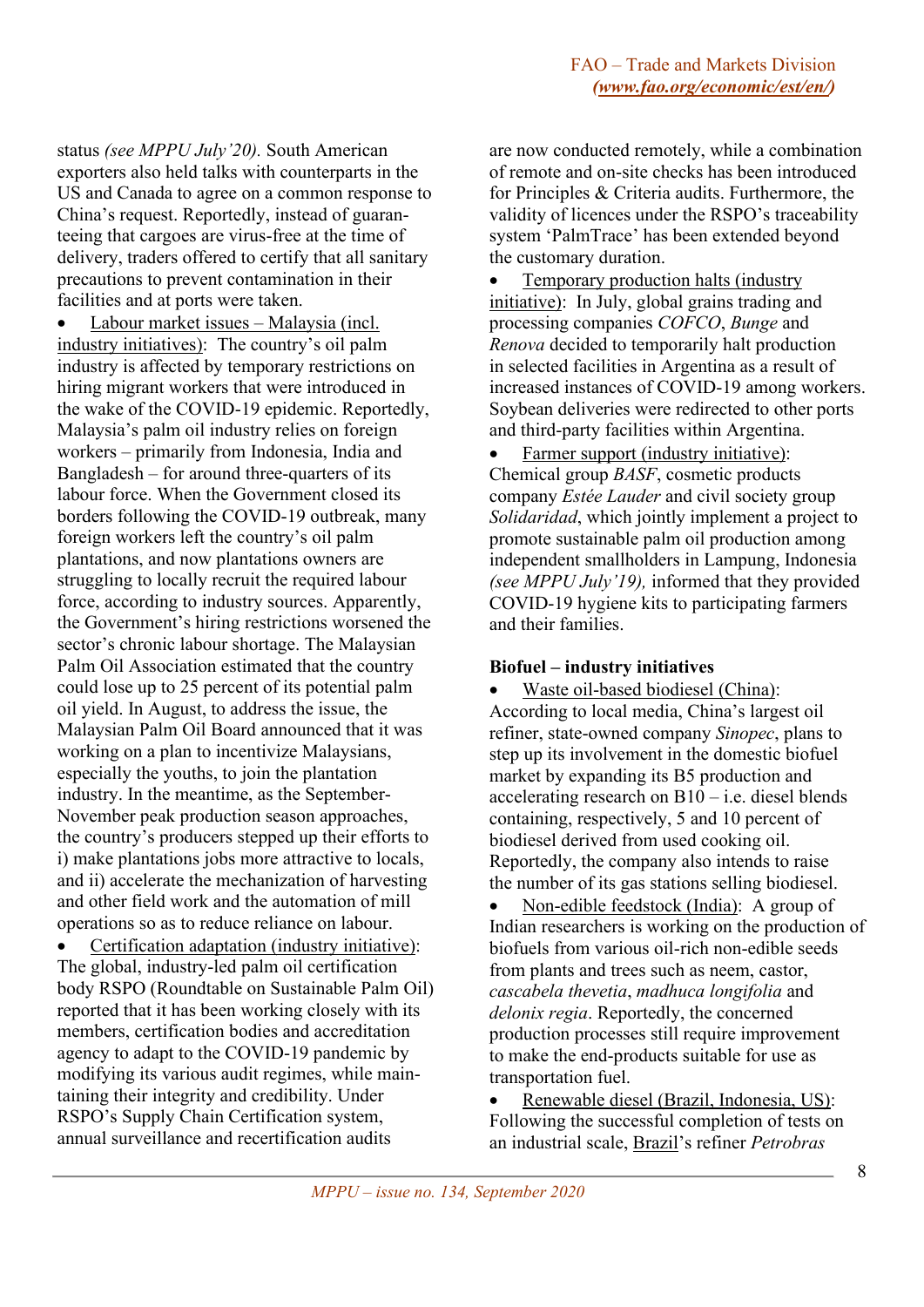announced that the company is ready to launch production of oils/fats-based 'renewable diesel' (also known as 'green diesel' and 'hydro-treated vegetable oil' or HVO), once approval is granted by the competent national authority. Produced under high temperature and hydrogen pressure via catalytic hydrogenation of a blend of diesel fractions and vegetable oil, renewable diesel is considered chemically identical to mineral diesel. According to industry estimates, the new type of fuel reduces GHG emissions by 70 percent compared to mineral diesel and 15 percent compared to conventional, esterification-based biodiesel. Reportedly, compared to conventional biodiesel, renewable diesel offers the following benefits: i) improved combustion quality due to an elevated cetane number; ii) high stability to oxidation and low water absorption; and iii) low contaminant levels. Furthermore, the fuel can be added at any proportion to high-performance diesel. Currently, Brazil's refining industry produces an estimated 5.35 million tonnes of conventional biodiesel per year, with soyoil accounting for more than 70 percent of the feedstock employed. Reportedly, the introduction of renewable diesel remains controversial within the country as it could affect domestic soybean demand. Meanwhile, in Indonesia, state-owned energy company *Pertamina* reported that it successfully conducted trial production of renewable diesel made entirely from refined palm oil (as opposed to palm oil-based fatty-acidmethyl-ester), using catalytic cracking and hydrogenation. According to *Pertamina*, additional work will be required to make the new type of fuel economically viable. Meanwhile, the company plans to test the production of jet fuel containing 3 percent renewable diesel. In the US, in the coming years, a number of refineries in California and North Dakota are expected to shift from refining petroleum to producing renewable diesel from various vegetable oils, animal fat as well as used cooking oil. Reportedly, the refiners expect to benefit from a variety of federal and state subsidies for climatefriendly fuels as well as policies specifically

mandating the use of low-carbon fuels. As a result, market observers do not exclude future supply shortages in animal fats and used cooking oil – two feedstock that qualify for additional credits under California's Low Carbon Fuel Standard.

#### **Transports & logistics – Brazil**:

Protesting indigenous tribes temporarily blocked Brazil's highway BR-163, the artery that connects Mato Grosso state to grain and oilseed transshipment ports in the Amazon basin. The tribe's grievances against the Government include insufficient protection from COVID-19 outbreaks, the lack of consultation over the planned construction of the Ferrogrão railway running parallel to the highway, and overdue environmental reparation payments. The country's Vegetable Oil Industries Association estimated that the blockage can the affect the shipment of up to 50 000 tonnes of maize and soybean per day.

#### **Palm oil – grievance case**:

A US-based anti-trafficking NGO filed a petition against one of the world's largest palm oil suppliers based on alleged evidence about instances of unlawful wage policies and recruitment practices. Filed with the US Customs and Border Protection agency, the petitioner called for a ban on US imports of palm oil produced by the concerned company. Acknowledging that the industry's complex supply chain poses important challenges, the company said it hoped to work with the NGO to investigate the allegations and, if warranted, take corrective action, the media reported. Reportedly, two similar petitions were filed last year against the world's top producer of crude palm oil. Earlier this year, Malaysia's press reported that the country's Minister of Primary Industries urged palm oil industry players and relevant associations to promote good labour practices and organize awareness programmes in forced and child labour, adding that an in-depth study on the sector's labour practices was being conducted.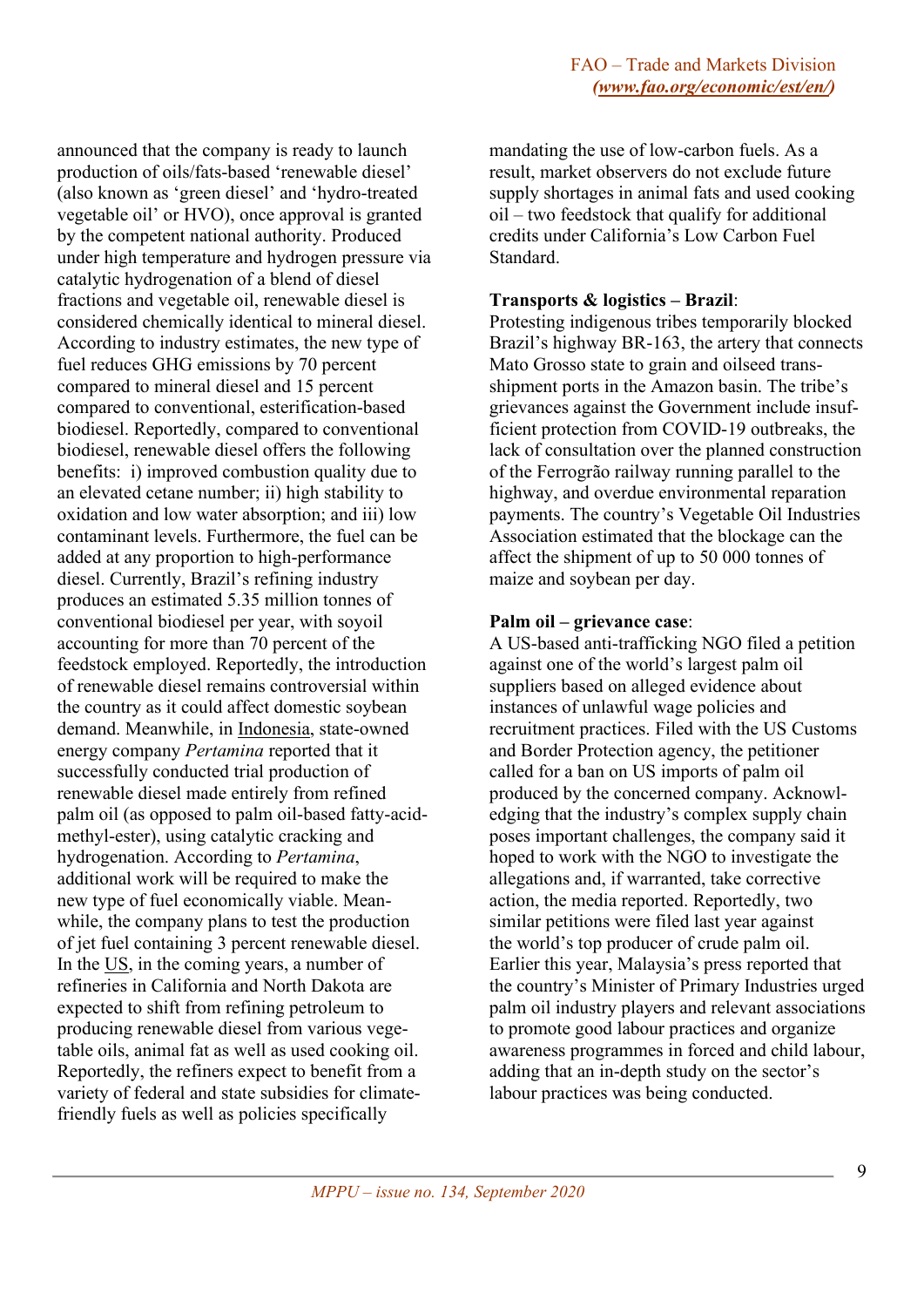#### **Palm oil – RSPO news**

Market promotion - China: Together with CFNA, China's Chamber of Commerce of Foodstuffs and Native Produce, and the World Wildlife Fund, RSPO organized two public events in China, renewing its efforts to promote certified sustainable palm oil in China and transform the Chinese palm oil market. While until now the share of certified palm oil in the Chinese market has not grown much, the organizers share the view that China will play a critical role in driving the global market transformation of sustainable palm oil. According to the certification body, the number of Chinese RSPO members has increased to 222, of which three-quarters are from mainland China. *(See also below)*

Market promotion – Indonesia:

RSPO co-hosted a virtual event with Indonesian media focusing on the organization's Shared Responsibility concept *(see MPPU Jan. '20).* Market participants discussed about means to achieve a better balance between supply and uptake of certified sustainable palm oil in Indonesia. Reportedly, in the world's largest palm oil producing country only 13 percent of certified production finds a local buyer, suggesting that, for the time being, sustainable forms of palm oil consumption are not a major concern for Indonesian consumers.

• Fire prevention: Reportedly, in Indonesia, a group of independent smallholders certified by RSPO intensified its efforts to ensure fire mitigation procedures are fully implemented, in compliance with RSPO's standards. According to RSPO, the organization's members continue to strive to prevent fire and monitor hotspots within and around their concessions as the dry season is approaching in Southeast Asia. *(See also MPPU July'20)*

## **Third party studies**

• Sustainable palm oil – market prospects (China & global): A study released by *CDP*, a not-for-profit organization that supports companies and governments to measures and disclose their environmental impact, examined

China's potential role in transforming the global palm oil value chain and protecting Asia's tropical forest. China was chosen because it is the world's third largest buyer of the commodity (after India and the EU) and because its industry is highly consolidated, which is said to give its companies particular leverage power. *CDP*'s report stresses that companies in China and worldwide have come under pressure from customers, investors and policymakers to source palm oil more sustainably, especially by decoupling deforestation from their operations. While the ongoing shifts in market demand can translate into significant reputational and regulatory risks for businesses, opportunities available to those who adopt sustainable sourcing practices can be substantial, including access to funding tied to a company's sustainability performance, says *CDP*. On the regulatory side, the Chinese Government has advocated for sustainable commodity sourcing and introduced policies that require companies to manage the environmental impact of their business, according to the study. Nonetheless, the report also underscored that direct cooperation between consuming and producing countries is crucial to achieve sustainable palm oil production.

• National palm oil certification (Indonesia): Following a recent Presidential Regulation announcing the overhaul of Indonesia's mandatory certification for sustainable palm oil, ISPO *(see MPPU May'20),* in May 2020, a set of revised draft principles & criteria and implementting regulations has been circulated to stakeholders for comment. Reportedly, civil society groups found that the following aspects require further consideration:

- i) in regard to the conversion of indigenous lands to palm oil plantations, the fact that a large part of the country's indigenous lands is not legally recognized is said to undermine efforts to protect the right of local communities to 'Free, Prior and Informed Consent' (FPIC);
- ii) it remains controversial whether the programme's ban on forest conversion should only apply to primary forests and peatland or be extended to all types of natural forest, i.e. including secondary forests; and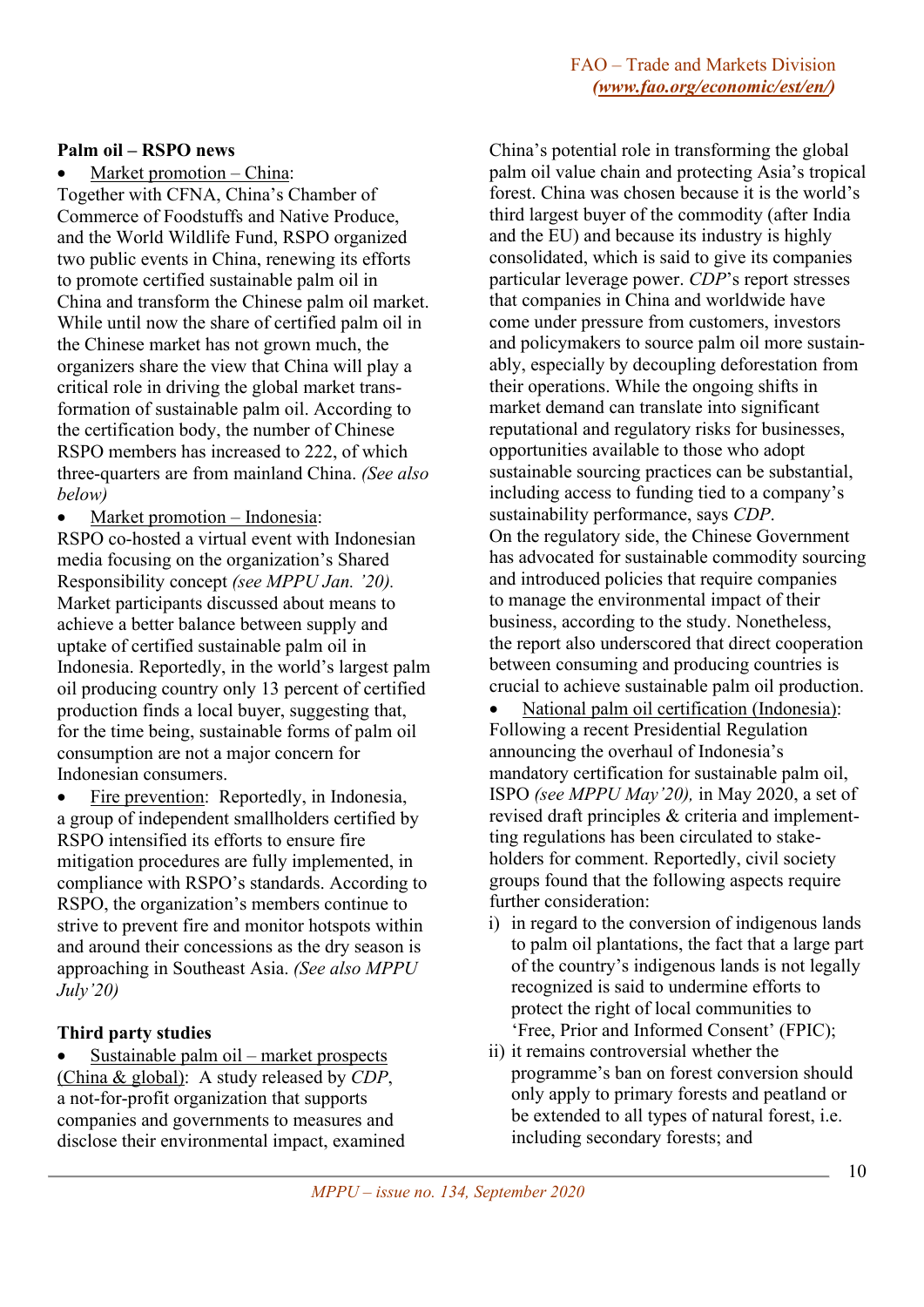iii) detailed provisions for independent monitoring and oversight of ISPO are considered paramount to guarantee the system's credibility.

• Certified palm oil – sustainability criteria: A new study on the expansion of oil palm cultivation in Southeast Asia since the mid-1980s and its progressive impact on the environment sparked a debate on whether or not it is appropriate to certify plantations as 'sustainable' on account of their on-going production methods – while ignoring past loss of forests and wildlife on the concerned concessions. The study suggests that certified palm oil might not be as sustainable as previously believed because often deforestation rates are measured in certified plantations that included little remaining forest at the start of the assessment. According to the media, in this regard, RSPO acknowledged that it does not account for past deforestation when certifying plantations and stressed that its standards focus on making members adopt sustainable practices that avoid the recurrence of past problems.

## **Responsible sourcing**

Palm oil: In its annual report on sustainable palm oil, global agribusiness firm *Cargill* claimed to be on track to eliminate deforestation from its supply chain by the end of 2020. Reportedly, by end-2019, over 90 percent of the company's palm oil volume globally was covered by 'No Deforestation, No Peat and No Exploitation' (NDPE) policies and some 60 percent of direct traders and refiners had put in place a credible NDPE implementation plans covering their supply chains. Furthermore, the company stated that it established a clear and transparent process for managing and resolving NDPE grievances. It also highlighted its work with individual smallholder palm farmers in several countries to help them produce palm oil sustainably. Over the next five years, the company plans to renew its sustainability efforts, focusing on the following areas: ensuring compliance, addressing leakage, supporting smallholders, protecting human rights, aligning with local government programmes, and improving transparency.

• Palm oil, soybeans: Global consumer goods company *Unilever* announced that it would test, in partnership with a US tech company, a new geo-location technology, in a bid to further enhance transparency in its soy and palm oil supply chains. Reportedly, the company is redesigning its approach to traceability to ensure that the land cultivated by its suppliers was not connected to deforestation. In the case of palm oil, satellite images will be combined with geofencing and anonymous cell-phone data using artificial intelligence and scalable data science, *Unilever* said. Allegedly, the new approach will allow to determine the individual farms or plantations that are most likely to be supplying the palm oil mills in the company's extended supply chain, in turn facilitating the detection of possible deforestation issues. The pilot programme, which will be applied to a small number of palm oil mills and refineries in Indonesia and soy warehouses in Brazil, is meant to complement the company's existing monitoring tools, notably the radar-based monitoring system introduced last year *(see MPPU Nov.'19).* Other initiatives include new partnerships with direct suppliers to help local mills and smallholders move towards NDPE production and the introduction of a transparent grievance procedure to foster the detection and resolution of critical cases. To promote transparency, the company started releasing detailed lists of its palm oil suppliers, records of grievance cases, and lists of suspended growers, mills and suppliers.

Soybeans: In an effort to better understand the sustainability profile of its suppliers, China's global grain trading company *COFCO* plans to track 100 percent of the soybeans it sources in Brazil by 2023. The project will in part be funded by a large, sustainability-linked loan the company took out last year *(see MPPU July'19).*

## **Sustainable coconut production**

Industry initiatives: One year after an inaugural roundtable meeting on sustainable coconut production *(see MPPU July'19),* cocoa/chocolate company *Barry Callebaut* and the U.S. Agency for International Development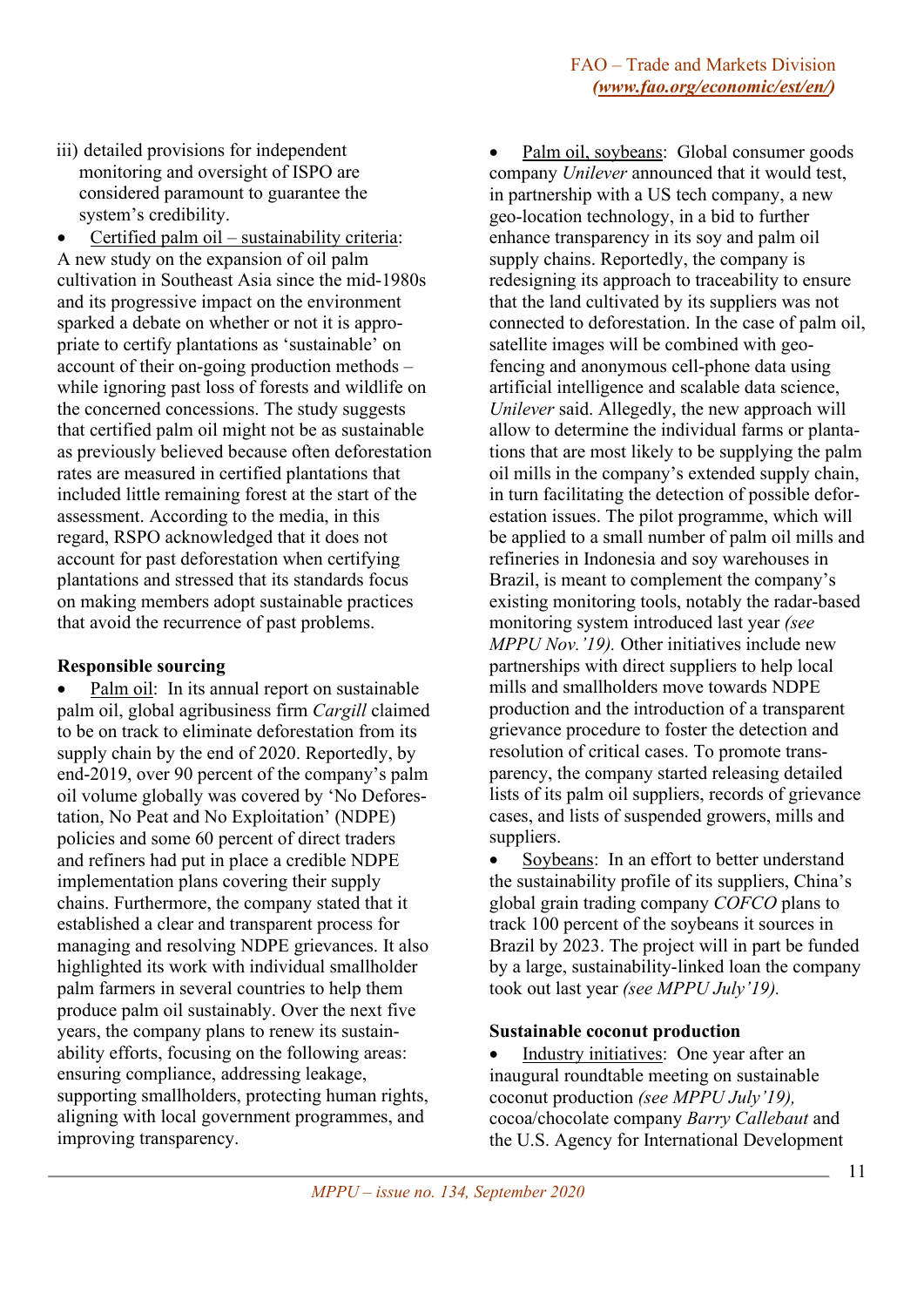(USAID) reconvened coconut buyers to continue their discussions about how to achieve sustainable expansion in global production. Participants agreed to concentrate their efforts on the following activities: i) replanting of aged trees and promotion of intercropping; ii) improvement of farmers' access to markets, finance and technology; and iii) harmonization of buyer requirements and enhancement of product traceability. Reportedly, *Barry Callebaut* committed to engage all its suppliers in the design of adequate interventions, while global foods and drinks company *Nestlé* pledged to identify the origin of 80 percent of coconut in its supply chain and achieve responsible sourcing of at least 70 percent. In addition, 10 companies joined a public-private partnership set up last year to promote sustainable production of coconut oil in the Philippines and Indonesia *(see MPPU Jan./Mar.'20).*

• Harvesting practices: A civil society group in the UK claimed that, in Thailand, monkeys used to pick coconuts are mistreated. The NGO invited consumers to refrain from buying coconut products, putting at risk Thailand's sales in Britain and other European countries. According to the media, Thailand's Commerce Minister rejected the NGO's allegations, and underscored that coconut harvesting by monkeys is not a major part of the industry, adding that the animals are mostly

a tourist attraction and are not mistreated in the process. The Government has met with representtatives of the industry to discuss about possible solutions. Reportedly, one way to reassure importers would be to introduce traceability of coconut products, which would allow buyers to track products back to individual growers and their respective harvesting practices.

#### **R & D – varietal research (rapeseed**

**transcriptome)**: A gene transcriptome, consisting of reference transcripts of over 100 000 rapeseed genes, has been released by a team of Chinese researchers working for the Oil Crops Research Institute under the under the Chinese Academy of Agricultural Sciences (CAAS). The database is expected to open new opportunities for functional genomic research on rapeseed. *(See also MPPU Sep.'19 & Mar.'20)*

#### **R & D – product development (rapeseed**

**protein)**: In the EU, a manufacturer of animal feed and a nutritional company set up a joint venture to develop – as an alternative to meat and dairy products – plant-based protein using non-GM rapeseed for the global food market. Allegedly, the new products will have enhanced functional properties, a high nutritional value and a balanced taste profile.

*For comments or queries please use the following Email contact: [FAO-oilcropsmarkets@fao.org](mailto:FAO-oilcropsmarkets@fao.org)*

The designations employed and the presentation of material in this information product do not imply the expression of any opinion whatsoever on the part of FAO concerning the legal or development status of any country, territory, city or area or of its authorities, or concerning the delimitation of its frontiers or boundaries. The mention of specific companies or products of manufacturers, whether or not these have been patented, does not imply that these have been endorsed or recommended by FAO in preference to others of a similar nature that are not mentioned.

The use, reproduction and dissemination of this product is encouraged, provided that appropriate acknowledgement of Food and Agriculture Organization of the United Nations (FAO) as source is given.